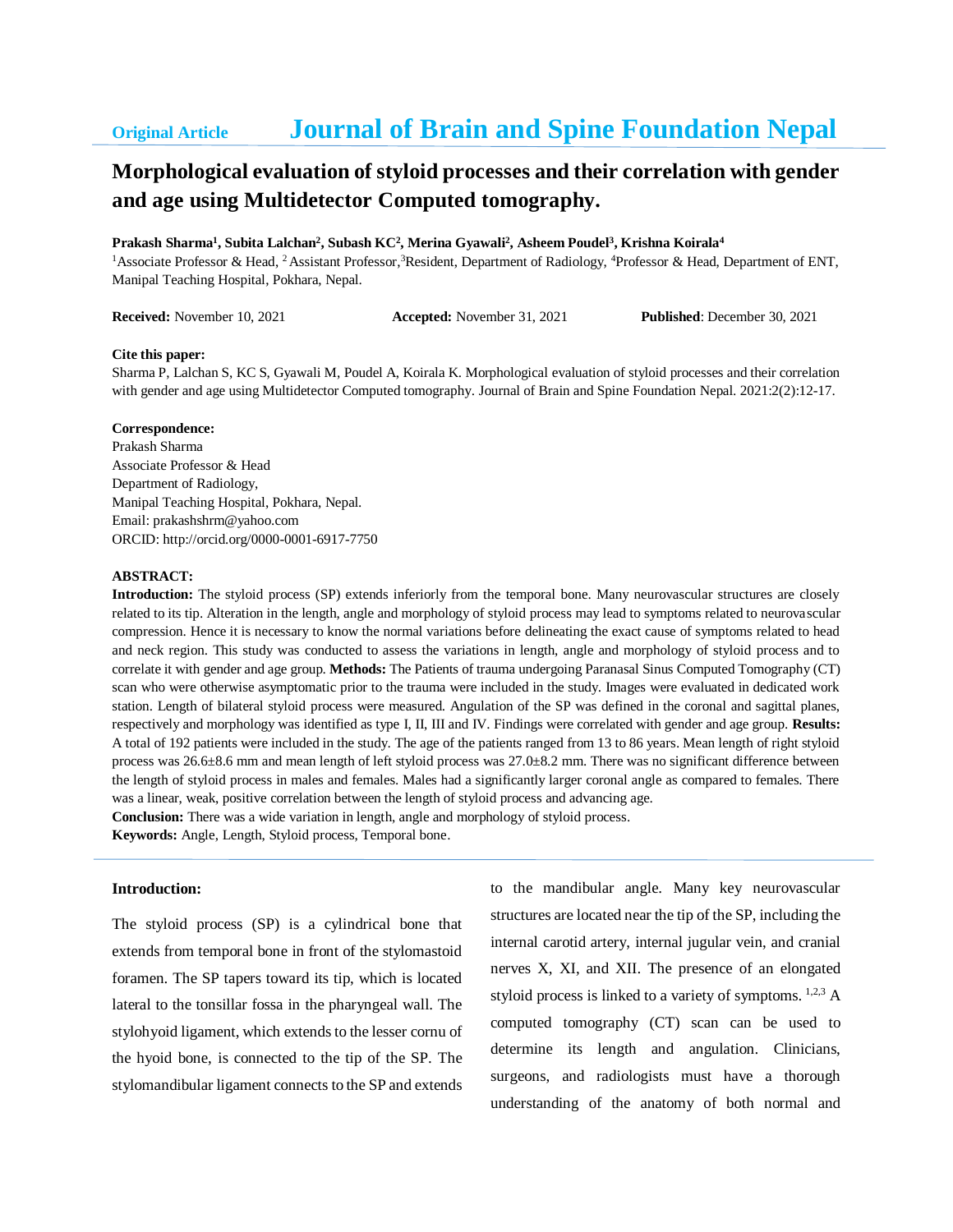pathological styloid. Hence, the purpose of this study was to investigate the morphological characteristics of the mineralized styloid process with the help of CT scan. It aims at measuring the length and angle of styloid process and to correlate the length and angle of styloid process with age and gender. This study adds important information about the diversity of the styloid process in the Nepalese population.

## **Methods:**

This observational study was conducted in the Department of Radiology of Manipal teaching hospital, Pokhara from July  $1^{st}$  2020 to June  $30^{th}$  2021. Ethical approval was obtained from the institutional review board of Manipal Teaching Hospital. Patients of trauma undergoing Paranasal Sinus Computed Tomography (CT) scan who were otherwise asymptomatic prior to the trauma were included in the study.

Non-probability sampling technique was used for sample collection. CT scan of paranasal sinuses were done using standard protocol. Scans of paranasal sinuses were obtained with collimation: 128 x 0.6 mm scan time: 5.0 s scan length: 116 mm rotation time: 1.0 s tube settings: 120 kV, 380 eff. mAs in 128 Philipps CT scanner. Multi-detector 3D and Maximum intensity projection (MIP) images were reconstructed from each individual using multiplanar reconstruction. Styloid length from temporal bone junction to tip of the process was measured using CT image analysis workstation (Philips) in coronal and sagittal reconstruction plane. Ossification of stylohyoid ligament if present was recorded. The length of each SP was measured on both sides. If ossification of stylohyoid ligament was present, then the length of the ossified portion was added to styloid process length.

Angulation of the SP was defined in the coronal and sagittal planes, respectively. The angle between the long axis of the SP and a line connecting the bases of both SP was defined as the transverse angle. Similarly, the angle between the long axis of the SP and the skull base line connecting the nasion and the opisthion was defined as the sagittal angle. The inner transverse angle was measured in coronal plane and anterior sagittal angle was measured in sagittal plane.

Patients were grouped according to sex and age and length and morphology of SP. We evaluated the SP for their average lengths, angles and morphology in different sex and age groups. Patients were divided into four groups according to the length and morphology of the SP. Morphology of styloid process was classified as type I, II, III or IV. <sup>4</sup>

- o Type I: normal (less than 30 mm)
- o Type II: elongated (more than 30 mm)
- o Type III: pseudoarticulated
- o Type IV: segmented

IBM SPSS Statistics 20 (SPSS Inc., Chicago, IL, USA) was used to examine the data. All categorical data were expressed in percent and absolute number. The number and mean angle values of SP in each group were determined. T test was used to see the association between angle of styloid process and gender, length of styloid process and gender. ANOVA test was used to see the association between the angle of styloid process and the age group, length of styloid process and the age group. The Pearson correlation test was used to assess the relationship between length of styloid process and age. Statistical significance was defined at a P value of less than 0.05.

# **Results:**

There was a total of 192 patients in our study. Age of the patients ranged from 13 to 86 years and mean age was  $44.99\pm18.9$  years. There were 85 (43.3%) females and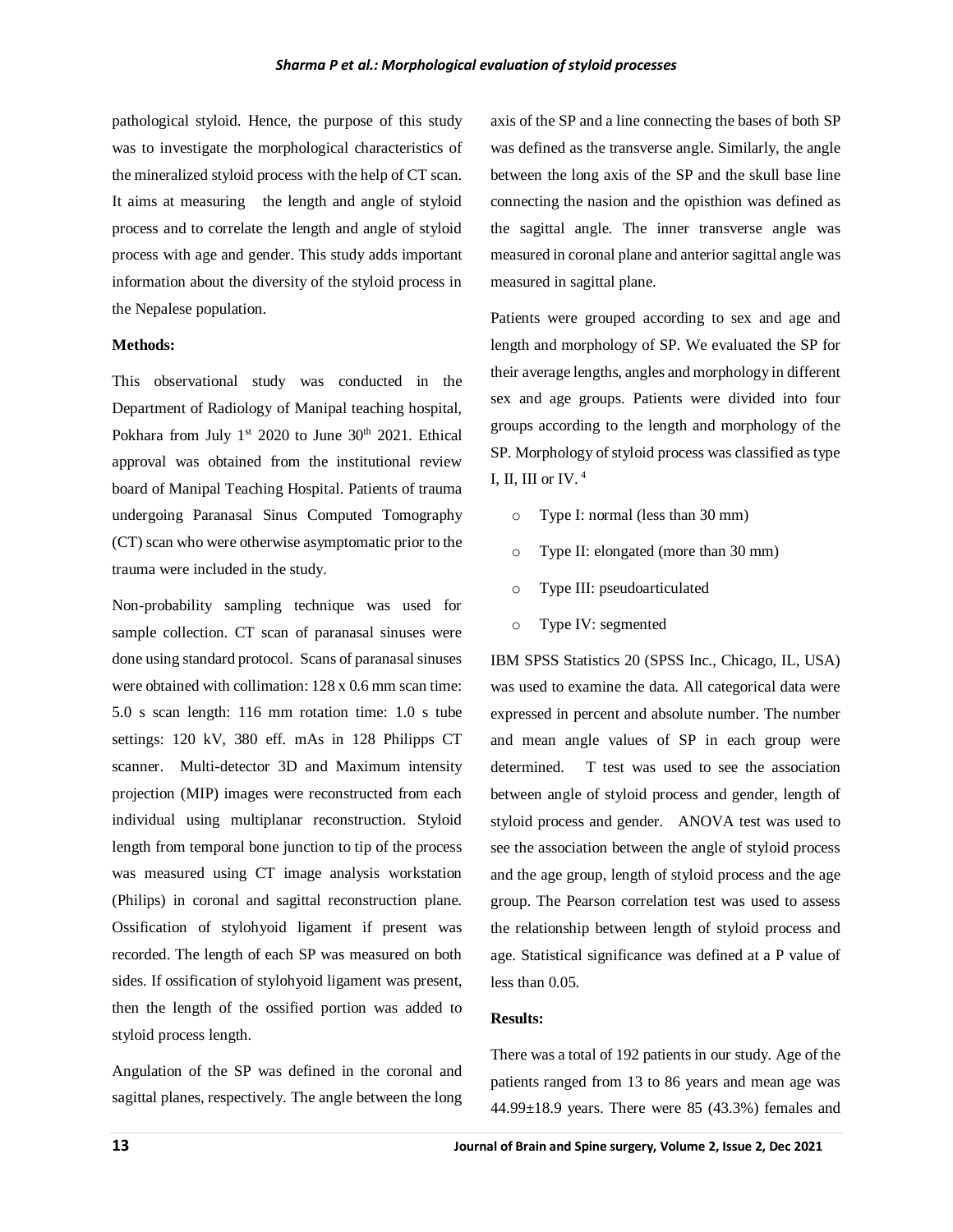107 (55.7%) males. The mean length of the left styloid process was greater than that of the right styloid process. The angle of styloid in coronal plane was greater on the right side as compared to the left. But Angle of left styloid in sagittal plane was greater than of right side (Table 1).

Table 1: length and angles of styloid process on right and left side

|                                                      | Mini<br>Maxi<br>mum<br>mum |       | $Mean+SD$      |  |
|------------------------------------------------------|----------------------------|-------|----------------|--|
|                                                      |                            |       |                |  |
| Right Styloid length (mm)                            | 4.6                        | 65.3  | $26.6 + 8.6$   |  |
| Left Styloid length (mm)                             | 6.9                        | 51.5  | $27.0 + 8.2$   |  |
| Angle of right styloid in<br>coronal plane (degree)  | 55.1                       | 85.9  | $68.4 + 5.5$   |  |
| Angle of left styloid in<br>coronal plane(degree)    | 25.4                       | 83.4  | $68.3 + 6.2$   |  |
| Angle of right styloid in<br>Sagittal plane (degree) | 54.0                       | 97.2  | $82.9 \pm 5.9$ |  |
| Angle of left styloid in<br>sagittal plane (degree)  | 70                         | 291.9 | $85.3 + 15.7$  |  |

There was no significant difference in the mean length of bilateral styloid processes within gender. Angle of bilateral styloid process in coronal plane was significantly higher in males as compared to females. There was no significant difference between the angle of bilateral styloid processes in sagittal plane (Table 2).

The right styloid process length was significantly longer in 40 to 60 years' age group whereas left styloid length was significantly higher in >60 years' age group. Bilateral styloid angle in coronal plane was greater in <40 years' age group but was not statistically significant. Right styloid angle in Sagittal plane was greater in >60 years' age group whereas left styloid angle in sagittal plane was greater in 40 to 60 years' age group which was also not statistically significant (Table 3). Most of the styloid process were type I in both male and female groups (Table 4).

Table 2: Comparison of length and angles of styloid across the gender

|                                                      | $Mean+SD$      |                   | P<br>value |
|------------------------------------------------------|----------------|-------------------|------------|
|                                                      | Male           | Female            |            |
|                                                      | $(N=107)$      | $(N=85)$          |            |
| Right Styloid length (mm)                            | $27.0 \pm 8.5$ | $26.1 \pm 8.9$    | 0.45       |
| Left Styloid length (mm)                             | $27.7 + 8.6$   | $26.2 + 7.7$      | 0.21       |
| Angle of right styloid in<br>coronal plane (degree)  | $69.3 + 5.3$   | $67.3 + 5.7$      | 0.01       |
| Angle of left styloid in coronal<br>plane(degree)    | $69.6 + 5.4$   | $66.6 + 6.7$      | 0.01       |
| Angle of right styloid in sagittal<br>plane (degree) | $83.1 + 5.6$   | $82.7 + 6.2$      | 0.61       |
| Angle of left styloid in sagittal<br>plane (degree)  | $83.9 + 4.8$   | $87.1 + 22.$<br>9 | 0.16       |

Table 3: comparison of length and angles of styloid in various age groups

|                                                      | Age group in years     |               |              | P<br>value |
|------------------------------------------------------|------------------------|---------------|--------------|------------|
|                                                      | $<$ 40<br>$40$ to $60$ |               | >60          |            |
|                                                      | $(N=87)$               | $(N=57)$      | $(N=48)$     |            |
| <b>Right Styloid</b><br>length (mm);<br>$mean+SD$    | $25.1 + 8.1$           | $28.0 + 9.7$  | $27.7 + 7.9$ | 0.07       |
| Left Styloid length<br>(mm)                          | $25.8 + 8.2$           | $27.3 + 8.0$  | $29.0 + 8.4$ | 0.09       |
| Right styloid angle<br>in coronal plane<br>(degree)  | $68.9 + 5.7$           | $67.8 + 6.0$  | $68.3 + 4.5$ | 0.49       |
| Left styloid angle<br>in coronal plane<br>(degree)   | $68.9 + 5.1$           | $67.4 + 7.8$  | $68.2 + 5.9$ | 0.35       |
| Right styloid angle<br>in Sagittal plane<br>(degree) | $82.6 + 6.3$           | $82.8 + 5.4$  | $83.6 + 5.7$ | 0.61       |
| Left styloid angle<br>in sagittal plane<br>(degree)  | $83.5 + 5.0$           | $88.3 + 27.8$ | $85.3 + 4.4$ | 0.20       |

There was a significant weak positive linear correlation between length of right styloid process and age (r=0.192, P=0.008). Similarly, there was also a significant weak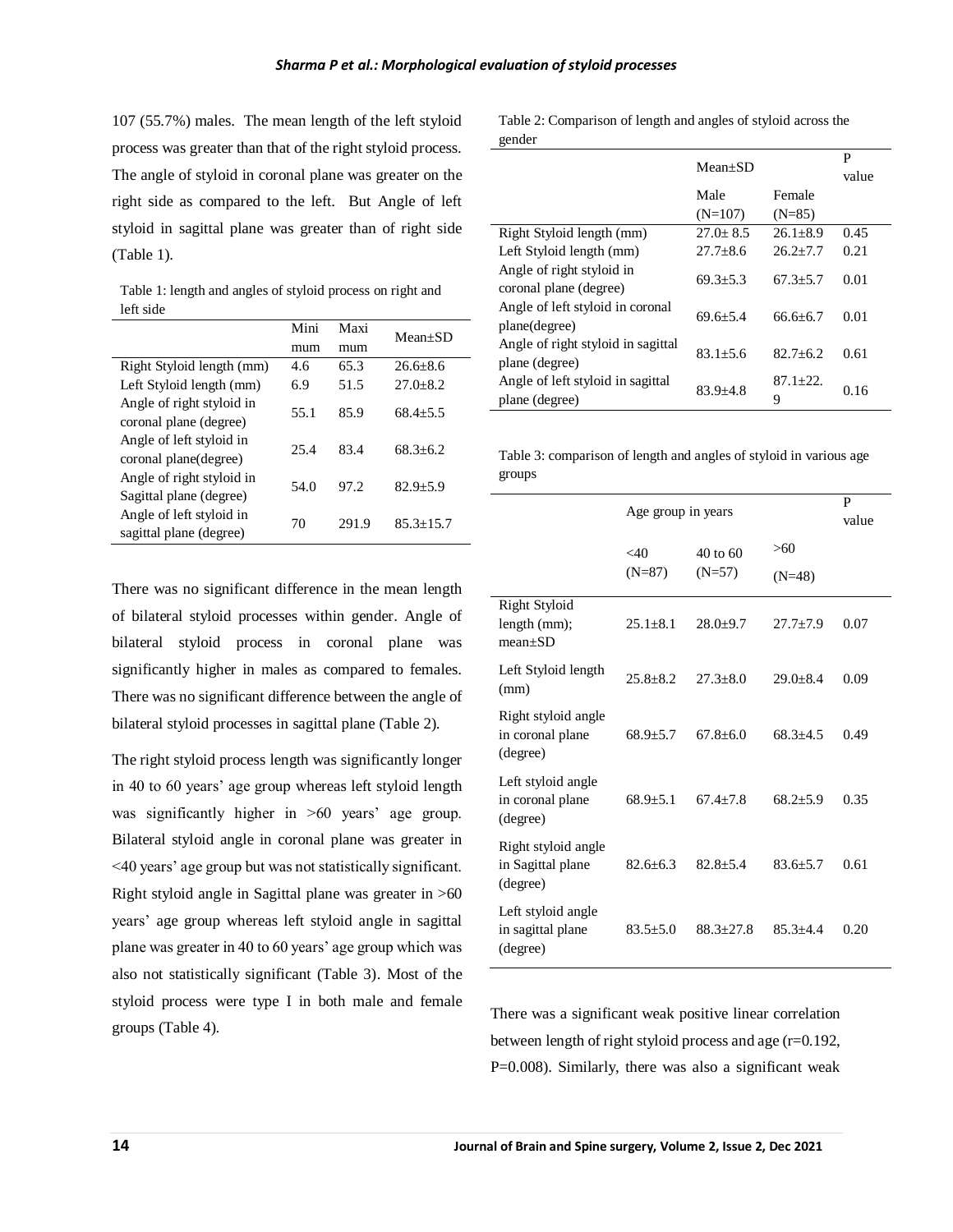positive linear correlation between the length of left styloid process and age  $(r=0.222, p=0.002)$  (Fig 1 and 2).

Table 4: Morphological type of styloid process across gender

|               |          | Female | Male | Total |
|---------------|----------|--------|------|-------|
| Right styloid | Type 1   | 53     | 63   | 116   |
|               | Type II  | 13     | 22   | 35    |
|               | Type III | 8      | 9    | 17    |
|               | Type IV  | 11     | 13   | 24    |
|               | Type I   | 47     | 63   | 110   |
| Left Styloid  | Type II  | 22     | 25   | 47    |
|               | Type III | 9      | 5    | 14    |
|               | Type IV  |        | 12   | 19    |

# **Discussion:**

The symptoms related to elongation of SP were first described by Eagle. Thereafter, the array of symptoms due to the structural changes in SP was named as Eagle's syndrome. It has been reported that abnormal angulations are responsible for the symptoms. $5$  Some of these symptoms include pain in the throat, ear, face, dysphasia or foreign body sensation in the pharynx.<sup>6,7</sup> These symptoms arise mainly due to compression on the neurovascular structures. In this study, we have attempted to show the normal variation in styloid process length, morphology and angulation. Its knowledge might be helpful in dealing patients with pain or other symptoms related to the head and neck region. Knowledge of the anatomical diversity of SP is necessary before regarding it as pathological. Awareness about anatomical diversity in the populations is necessary before relating the symptoms to pathological changes in the styloid process.

Eagle stated the normal length of styloid to be 2.5 cm.<sup>3</sup> There are several studies done for the measurements of styloid process using different modalities which have shown that the average length of SP varies from 2.0 to 3.2 cm and the normal length of SP varies from 1.5 to 6.0 cm. 8-15 In our study, the average length was 2.7 cm.

Several studies have reported that the length of SP in different age and sex groups was not significantly different. 8-16 In our study we also did not observe a gender predilection in length of SP similar to their observation. Ramadoss T et al also did not find a gender predilection in their study.<sup>17</sup> However, we observed that the right styloid process was significantly longer in 40 to 60 years' age group whereas left styloid process was significantly higher in >60 years' age group. Bruno G et al observed that in the different age group there was a progressive increase of the prevalence of the elongation with advancing age.<sup>18</sup> Our study also shows a progressive increase in length of styloid process with advancing age.



**Fig 1: Association between age and length of right**

styloid Onbas, O et al found that angulation of styloid process ranged between  $55^{\circ}$  and  $90.5^{\circ}$  (7  $2.7\pm6.6$ ) in the transversal plane and between  $76^{\circ}$  and  $110^{\circ}$  (93.5 $\pm$ 6.9) in the sagittal plane. <sup>19</sup> In our study the angulation varied between 55° to 89° on right side and 25° to 83° on left side in coronal plane. It varied between 70° to 291° on left side and 54° to 97° on right side in sagittal plane.

Regarding the calcification in SP, many studies have shown elongated being the most common type followed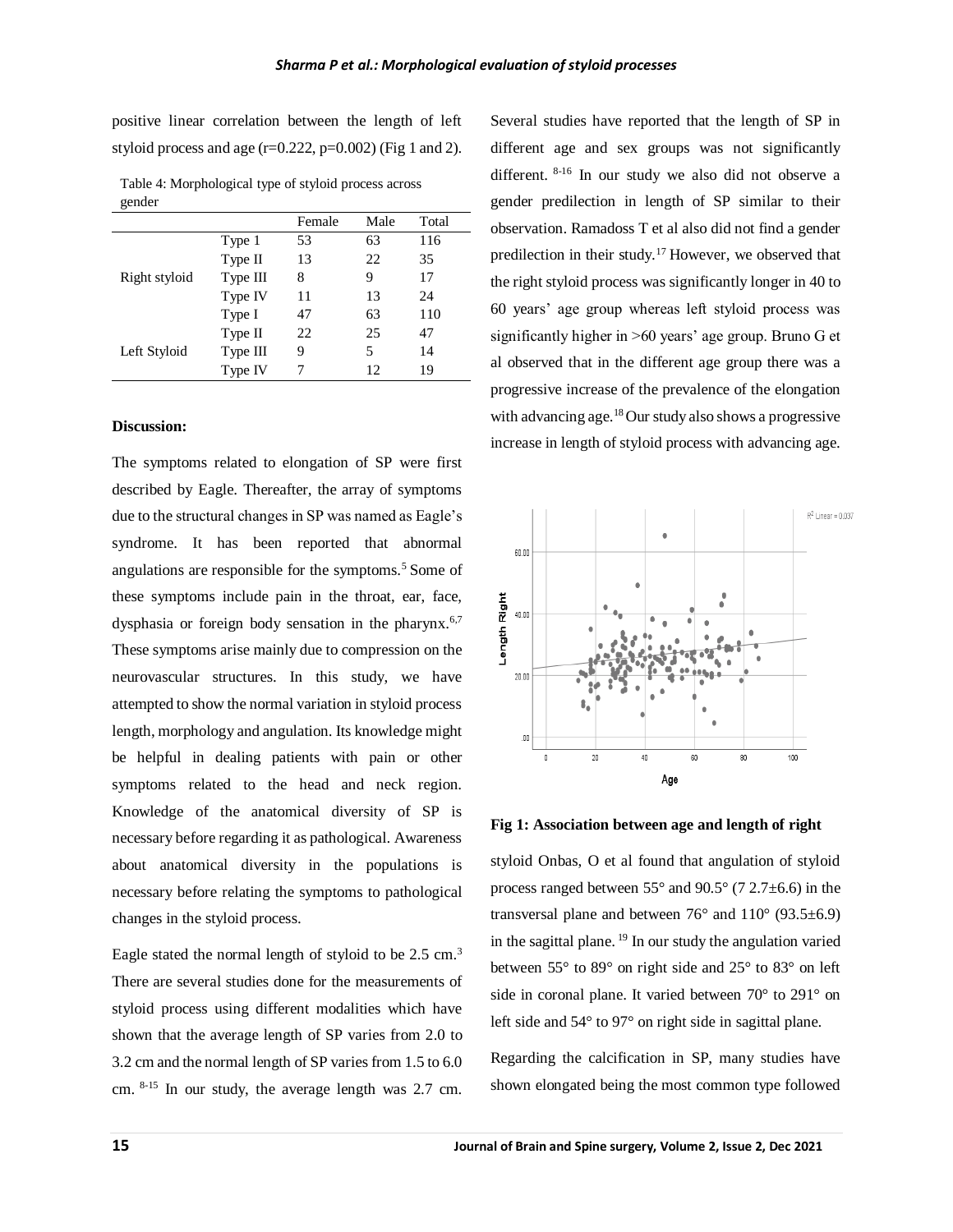

by pseudo articulated and segmented type, similar to our study. 20-25

**Figure 2: Association between age and length of left styloid process** 

**Conclusions:** There was no significant difference between the length of styloid process in males and females. Males had significantly larger coronal angle as compared to females. There was a linear, weak, positive correlation between the length of styloid process and advancing age.

# **Reference:**

- 1. Kamal A, Nazir R, Usman M, Salam BU, Sana F. Eagle syndrome; radiological evaluation and management. J Pak Med Assoc. 2014;64:1315–7. Available from: https://jpma.org.pk/PdfDownload/7082.
- 2. Baig S, Patil N, Considine N. An unusual cause of recurrent throat pain – Calcified stylohyoid ligament. J Coll Physicians Surg Pak. 2012;22:258–60. Available from:https://www.jcpsp.pk/archive/2012/Apr2012/16.pdf
- 3. Eagle WW. Elongated styloid process; further observations and a new syndrome. Arch Otolaryngol. 1948;47:630–40. <https://doi.org/10.1001/archotol.1948.00690030654006>
- 4. Knipe H, Deng F. Styloid process. Reference article, Radiopaedia.org. (accessed on 24 June 2020) Available from: https://radiopaedia.org/articles/styloid-process.
- 5. Yetiser S, Gerek M, OzkaptanY. Elongated styloid process:diagnostic problems related to symptomatology.Cranio 1997;15:236-41. <https://doi.org/10.1080/08869634.1997.11746017>
- 6. Balbuena L, Hayes D, Ramirez SG, et al. Eagle's syndrome (elongated styloid process). South Med J. 1997;90(3):331‒4. [https://doi.org/10.1097/00007611-](https://doi.org/10.1097/00007611-199703000-00014) [199703000-00014](https://doi.org/10.1097/00007611-199703000-00014)
- 7. Hossein R, Kambiz M, Mohammad D, Mina N. Complete recovery after an intraoral approach for Eagle' syndrome. J Craniofac Surg.  $2010;21(1):275-6$ . <https://doi.org/10.1097/SCS.0b013e3181c5a444>
- 8. Gozil R, Yener N, Calguner E, AracM,Tunc E, Bahcecioglu M. Morphological characteristics of styloidprocess evaluated by computerizedaxial tomography. Ann Anat 2001;183:527–35. [https://doi.org/10.1016/S0940-9602\(01\)80060-1](https://doi.org/10.1016/S0940-9602(01)80060-1)
- 9. Bafageeh SA. Eagle syndrome:classic and carotid artery types. J Otolaryngol 2000;29:88–94. PMID: 10819106.
- 10. Keur JJ, Campbell JPS. Theclinical significance of the elongatedstyloid process. Oral Surg Oral Med Oral Pathol 1986;67:399–404. [https://doi.org/10.1016/0030-](https://doi.org/10.1016/0030-4220(86)90426-3) [4220\(86\)90426-3](https://doi.org/10.1016/0030-4220(86)90426-3)
- 11. Camarda AJ, Deschamps C Stylohyoid chain ossification: a discussion of etiology. Oral Surg Oral Med Oral Pathol 1989;67:515–20. [https://doi.org/10.1016/0030-4220\(89\)90265-X](https://doi.org/10.1016/0030-4220(89)90265-X)
- 12. Klineberg I. The involvement of the styloid process in head and neck pain—a preliminary study. J Rehabil 2000;27:275–87. [https://doi.org/10.1046/j.1365-](https://doi.org/10.1046/j.1365-2842.2000.00515.x) [2842.2000.00515.x](https://doi.org/10.1046/j.1365-2842.2000.00515.x)
- 13. Monsour PA, Young WG. Variability of the styloid process and stylohyoid ligament in panoramic radiographs. Oral Surg Oral Med Oral Pathol